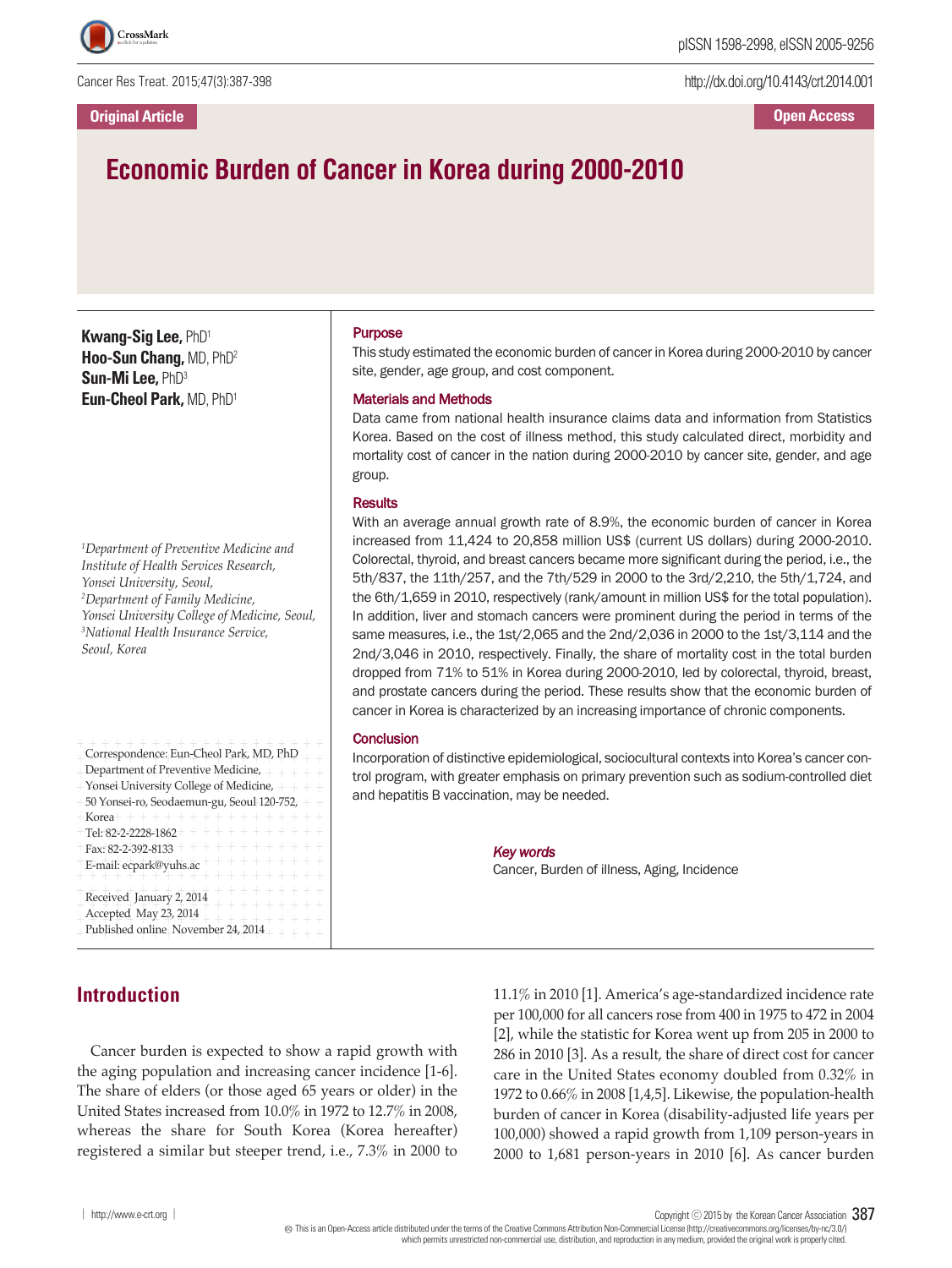increases rapidly, a burden-of-cancer study designed to improve the quality of patient life and to set up national priorities for resource allocation in health services becomes more essential.

Based on previous studies, a large part of cancer burden in an advanced nation comes from breast, colon, lung, and prostate cancers [7-9]. In terms of direct cost (national dollars, million), these cancers ranked in the top four in the United States for 1996 (5,980, 5,710, 4,680, and 4,610) [7], Canada for 1998 (120, 216, 228, and 103) [8] and New South Wales in Australia for 2004 (77, 132, 77, and 121) [9]. Other research has shown that as medical technology advanced and cancer survival increased, the share of income loss from premature death in cancer burden gradually fell in the developed world [4-5,7,10-13]. The share in the United States, which was 73% in 1972 [4], decreased to 61% in 1990 [7], dipping further to 51% in 2008 [5]. Likewise, the number in Sweden went down from 45% in 2000 to 39% in 2004 [10]. However, based on recent reviews, most existing literature on national economic burden has been limited to direct medical cost and comprehensive examination on national economic burden by cancer site, gender, age group, and cost component over a long time span has been limited [10,11].

Some researchers have estimated economic burden for major cancers in Korea for 2002 and 2005 [12,13]. According to their findings, liver, stomach, and lung cancers led the nation's cancer burden, with the costs of 1,749, 1,784, and 1,289 million US\$ in 2002 and 2,387, 2,321, and 1,614 million US\$ in 2005, respectively (or the shares of 18.6%, 18.9%, and 13.7% in all cancers for 2002 and 17.4%, 16.9%, and 11.7% for 2005, respectively) [12,13]. However, cancers that are prevalent in other developed nations, including breast, colon, and prostate cancers, are becoming more common in Korea, a nation characterized by rapid westernization in health behavior in the past two decades [3]. In addition, Korea is becoming an aging society populated by one of the greatest proportions of elderly by 2020 [14]. With such significant transitions, updating the estimation of economic burden for major cancers in Korea during the period 2000-2010 will not only provide invaluable opportunities for designing the nation's healthcare policies for the future, but will also be helpful in establishing the direction of future study for other nations with similar transformations. In this vein, this research involves a comprehensive examination of cancer burden in Korea during 2000-2010, i.e., by cancer site, gender, age group, and cost component.

## **Materials and Methods**

This study uses the cost of illness (COI) method [7-9,12,13] to estimate the economic burden of cancer in Korea during 2000-2010 by cancer site, gender, and age group. Based on the COI classification, the economic burden of disease consists of three components, i.e., direct, morbidity, and mortality cost. Direct cost is "expenditure for medical services associated with the treatment and care of the disease entity" whereas (indirect) morbidity/mortality cost is "productivity loss due to disability/premature death associated with the disease entity" [7].

Table 1 shows components, formulas, and data sources for the economic burden of cancer in Korea during 2000-2010. Direct cost includes medical cost covered by health insurance, medical cost uncovered, transportation cost, caregiver cost and cost for alternative medicine. Data on medical cost (covered for hospitalization, outpatient visit, and drug prescription) came from national health insurance claims data [15] (the most representative health data in Korea given that the Korean government launched a compulsory national health insurance program for the entire population in Y1989 [12]). Medical cost uncovered was derived from national surveys on out-of-pocket expenditure of patients enrolled in health insurance [16]. For calculation of transportation cost, the number of outpatient visit days [15] was multiplied by transportation cost per outpatient visit day (4.9 US\$ [or \$4.9 hereafter] in 2002 [12] before being adjusted for inflation [17]). This value was multiplied by 2 (with an assumption that a family member would be present for each outpatient visit [12]). For the estimation of caregiver cost, its "inpatient" and "outpatient" parts were calculated and then combined. Regarding the former part, the number of inpatient days [15] was multiplied by caregiver cost per inpatient day (\$50 in 2002 [12] before being adjusted for inflation [17]). Regarding the latter part, the number of outpatient visit days [15] was multiplied by 4 (the number of hours per outpatient visit) [12] and caregiver cost per outpatient visit hour (\$9.3 in 2002 [12] before being adjusted for inflation [17]). For calculation of cost for alternative medicine, the number of patients [15] was multiplied by cost for alternative medicine per patient (\$1,150 in 2002 [12] before being adjusted for inflation [17]) (Table 1).

Morbidity and mortality costs were derived based on a human capital approach, which assumes that the monetary value of productivity loss equals the current wage [7-9,12,13,18]. It was assumed that those younger than 15 or older than 69 did not work [12,13]. For calculation of morbidity cost, productivity loss due to cancer-specific disability "inside" and "outside" the labor market were estimated and then combined. Regarding the former loss, the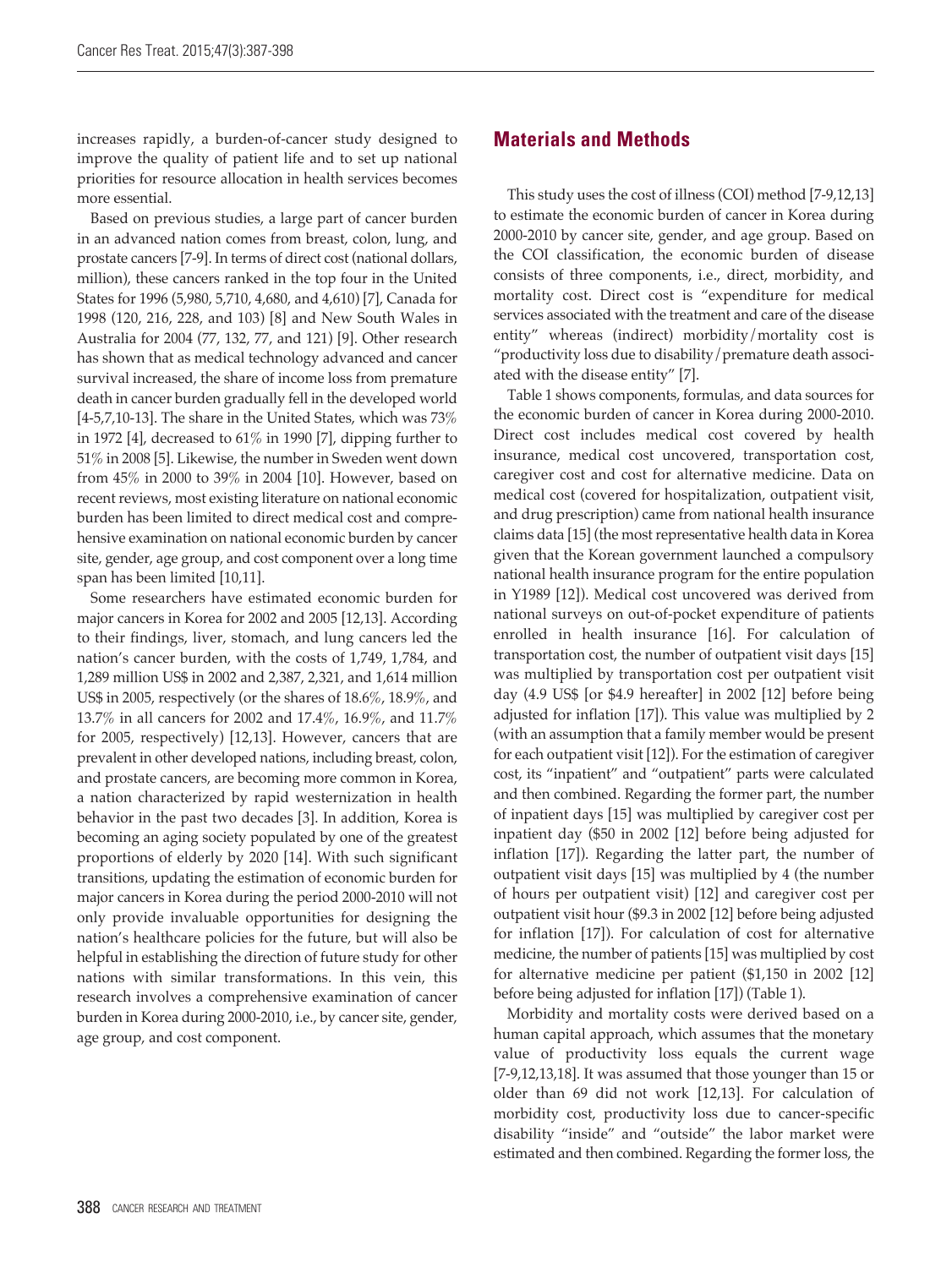|  | Table 1. Cancer burden: components, formulas, and data sources |  |  |  |
|--|----------------------------------------------------------------|--|--|--|
|--|----------------------------------------------------------------|--|--|--|

Ï

| Component / Formula       |                                                                                                                                                                | Data source              |
|---------------------------|----------------------------------------------------------------------------------------------------------------------------------------------------------------|--------------------------|
| Direct cost               |                                                                                                                                                                |                          |
| Medical, covered (MC)     |                                                                                                                                                                |                          |
| i/j                       | Gender (M, F)/age group index                                                                                                                                  |                          |
| $MC1_{ij}$                | MC hospitalization                                                                                                                                             | $[15]$                   |
| $MC2_{ij}$                | MC outpatient visit                                                                                                                                            | $[15]$                   |
| Formula                   | $\sum_{ij} (MC_{1ij}+MC_{2ij})$                                                                                                                                | $[12]$                   |
| Medical, uncovered (MU)   |                                                                                                                                                                |                          |
| $R_1$                     | MU <sub>1</sub> /(MC <sub>1</sub> +MU <sub>1</sub> ) hospitalization                                                                                           | $[16]$                   |
| R <sub>2</sub>            | MU <sub>2</sub> /(MC <sub>2</sub> +MU <sub>2</sub> ) outpatient visit                                                                                          | $[16]$                   |
| MU <sub>1ij</sub>         | $MC_{1ij}*[R_1/(1-R_1)]$                                                                                                                                       | [15, 16]                 |
| MU <sub>2ij</sub>         | $MC_{2ij}*[R_2/(1-R_2)]$                                                                                                                                       | [15, 16]                 |
| Formula                   | $\Sigma_{ij}(MU_{1ij}+MU_{2ij})$                                                                                                                               | $[13]$                   |
| Transportation            |                                                                                                                                                                |                          |
| $T_{ij}$                  | Transportation cost per visit day                                                                                                                              | \$4.9 in 2002 [12]       |
| $D_{2ij}$                 | Outpatient visit days                                                                                                                                          | $[15]$                   |
| $\overline{2}$            | Factor from family member's visit                                                                                                                              | $[12]$                   |
| Formula                   | $\sum_{ij} T_{ij}^* D_{2ij}^* 2$                                                                                                                               | <b>Inflation</b> [12,17] |
| Caregiver                 |                                                                                                                                                                |                          |
| $C_{1ij}$                 | Caregiver cost per inpatient day                                                                                                                               | \$50 in 2002 [12]        |
| $D_{1ij}$                 | Inpatient days                                                                                                                                                 | $[15]$                   |
| $C_{2ij}$                 | Caregiver cost per visit hour                                                                                                                                  | \$9.3 in 2002 [12]       |
| 4                         | Hours per outpatient visit                                                                                                                                     | $[12]$                   |
| $D_{2ij}$                 | Outpatient visit days                                                                                                                                          | $[15]$                   |
| Formula                   | $\sum_{ij} (C_{1ij}^* D_{1ij}) + \sum_{ij} (C_{2ij}^* 4^* D_{2ij})$                                                                                            | Inflation [12,17]        |
| Alternative medicine (AM) |                                                                                                                                                                |                          |
| $AM_{ij}$                 | AM cost per patient                                                                                                                                            | \$1,150 in 2002 [12]     |
| $P_{ij}$                  | Patients                                                                                                                                                       | $[15]$                   |
| Formula                   | $\sum_{ij} AM_{ij}$ * $P_{ij}$                                                                                                                                 | <b>Inflation</b> [12,17] |
| Indirect cost             |                                                                                                                                                                |                          |
| Morbidity                 |                                                                                                                                                                |                          |
| $W_{ij}$                  | Yearly wage (W <sub>Fj</sub> : for women)                                                                                                                      | $[17]$                   |
| $P_{ij}$                  | Patients                                                                                                                                                       | $[15]$                   |
| $A_{ij}$                  | Participation rate for economic activity                                                                                                                       | $[17]$                   |
| $E_{ij}$                  | Employment rate                                                                                                                                                | $[17]$                   |
| $L_1$                     | Patient's job loss rate                                                                                                                                        | $0.51$ [13]              |
| Н                         | Participation rate for housework                                                                                                                               | 0.67[13]                 |
| L <sub>2</sub>            | Patient's housework loss rate                                                                                                                                  | 86.5/365.0 days [13]     |
| Formula                   | $\sum_{ij}W_{ij}^*P_{ij}^*A_{ij}^*E_{ij}^*L_1 +$                                                                                                               | $[13]$                   |
|                           | $\Sigma_j W_{Fj}^* P_{Fj}^*(1-A_{Fj})^* H^* L_2$                                                                                                               |                          |
|                           |                                                                                                                                                                |                          |
| Mortality                 |                                                                                                                                                                |                          |
| k.                        | Year Index (t+1, t+2,, t+70 - j)                                                                                                                               |                          |
| $M_{ij}$                  | Mortalities at year t                                                                                                                                          | $[17]$                   |
| $\ensuremath{\text{W}}$   | Average annual wage growth rate                                                                                                                                | 0.08 for 2000-2010 [17]  |
| Wijk                      | $W_{ij}$ at year t+k [or $W_{ij}$ *(1+w) <sup>k</sup> ]                                                                                                        | $[17]$                   |
| Aijk                      | $A_{ij}$ at year t+k [or $A_{i,j}$ +k]                                                                                                                         | $[17]$                   |
| $E_{ijk}$                 | $E_{ij}$ at year t+k [or $E_{i,j}$ +k]                                                                                                                         | $[17]$                   |
| H                         | H at year t+k [or H]                                                                                                                                           | $0.67$ [13]              |
| $\, r$                    | Discount rate                                                                                                                                                  | $0.03$ [13]              |
| Formula                   | $\sum_{ij}M_{ij}\{\sum_{k}\left[(W_{ijk}{}^{*}A_{ijk}{}^{*}E_{ijk})/(1+r)^{k}\right]\}+$<br>$\sum_{j} MF_{j}\{\sum_{k} [W_{Fjk}*(1-A_{Fjk})^{*}H/(1+r)^{k}]\}$ | $[13]$                   |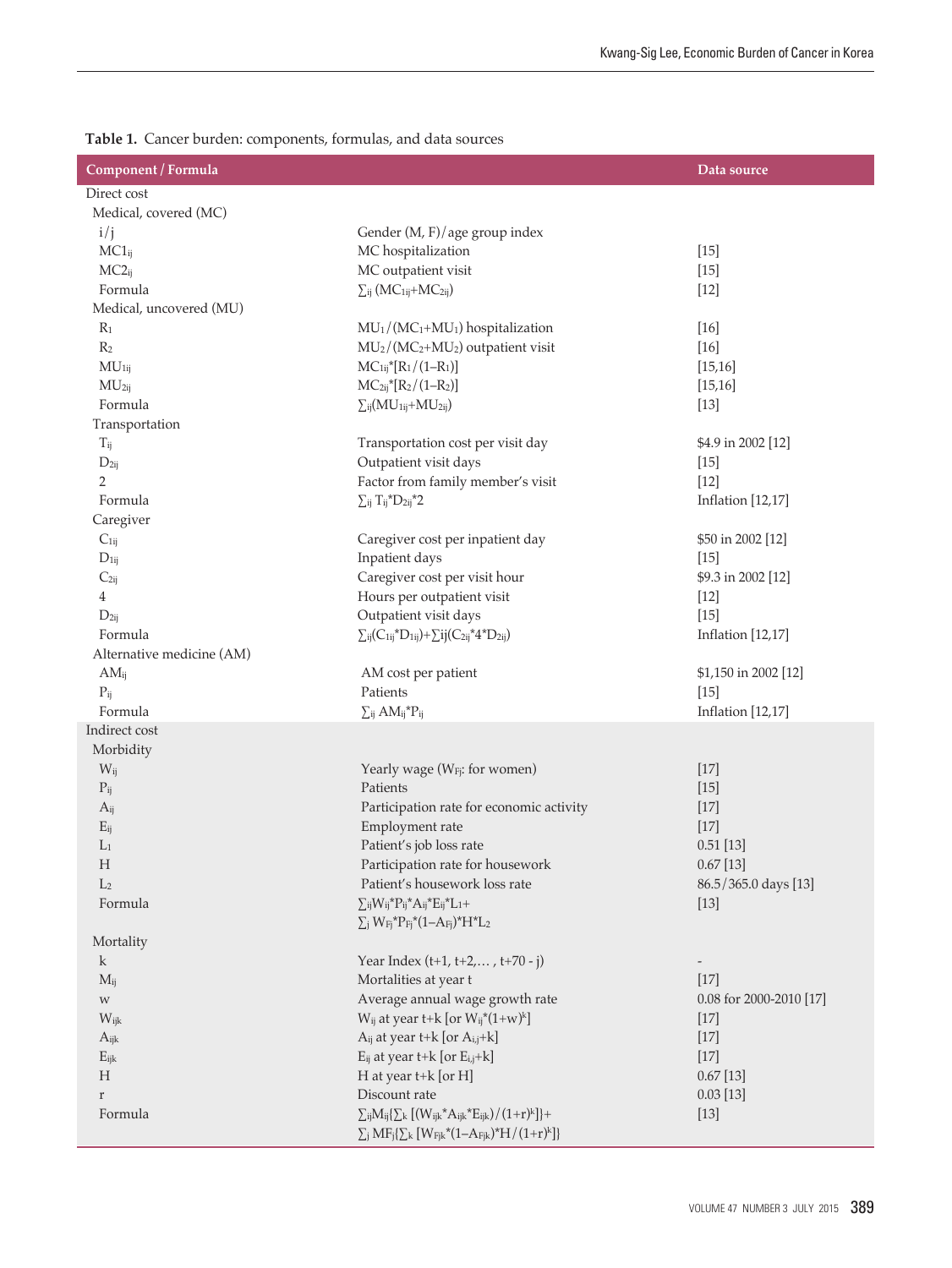|                | $ICD-10$                         |                | Men              |          | Women          |         | <b>Total</b> |                | Rank for total |
|----------------|----------------------------------|----------------|------------------|----------|----------------|---------|--------------|----------------|----------------|
| Cancer type    | code                             | 2000           | 2010             | 2000     | 2010           | 2000    | 2010         | 2000           | 2010           |
| Thyroid        | C73                              | 14,382         | 59,191           | 31,237   | 137,299        | 45,619  | 196,490      | 5              | $\mathbf{1}$   |
| Stomach        | C16                              | 59,491         | 87,846           | 32,430   | 47,156         | 91,921  | 135,002      | $\mathbf{1}$   | $\overline{2}$ |
| Colorectum     | C18-C21                          | 32,420         | 65,443           | 27,001   | 51,922         | 59,421  | 117,365      | $\overline{2}$ | 3              |
| <b>Breast</b>  | C50                              | 600            | 996              | 42,005   | 96,511         | 42,605  | 97,507       | 6              | $\overline{4}$ |
| Lung           | C33-34                           | 37,243         | 38,226           | 15,659   | 16,071         | 52,902  | 54,297       | $\overline{4}$ | 5              |
| Liver          | C22                              | 41,348         | 38,657           | 15,813   | 15,151         | 57,161  | 53,808       | $\mathfrak{Z}$ | 6              |
| Prostate       | C61                              | 9,881          | 36,105           | $\theta$ | $\overline{0}$ | 9,881   | 36,105       | 14             | 7              |
| Kidney         | C64                              | 6,465          | 18,412           | 3,390    | 10,170         | 9,855   | 28,582       | 15             | 8              |
| Uterine cervix | C53                              | $\overline{0}$ | $\boldsymbol{0}$ | 27,990   | 28,021         | 27,990  | 28,021       | 7              | 9              |
| Bladder        | C67                              | 9,089          | 16,075           | 2,585    | 5,011          | 11,674  | 21,086       | 12             | 10             |
| <b>NHL</b>     | C82-C85                          | 5,570          | 4,944            | 11,691   | 11,627         | 17,261  | 16,571       | 8              | 11             |
| Ovary          | C56                              | $\theta$       | $\theta$         | 16,403   | 14,542         | 16,403  | 14,542       | 9              | 12             |
| Mouth          | C00-C14                          | 9,224          | 7,647            | 6,515    | 5,559          | 15,739  | 13,206       | $10\,$         | 13             |
| <b>Brain</b>   | C69-C72                          | 5,690          | 6,333            | 5,611    | 6,088          | 11,301  | 12,421       | 13             | 14             |
| Leukemia       | C91-C95                          | 4,516          | 6,500            | 4,127    | 5,904          | 8,643   | 12,404       | 17             | 15             |
| Pancreas       | C25                              | 5,700          | 6,001            | 4,139    | 4,687          | 9,839   | 10,688       | 16             | 16             |
| Uterus         | C54-C55                          | $\theta$       | $\theta$         | 4,209    | 9,989          | 4,209   | 9,989        | 21             | 17             |
| Skin           | C43-C44                          | 2,262          | 4,800            | 2,523    | 5,053          | 4,785   | 9,853        | 20             | 18             |
| Esophagus      | C15                              | 5,979          | 5,990            | 1,092    | 1,067          | 7,071   | 7,057        | 18             | 19             |
| Larynx         | C <sub>32</sub>                  | 5,334          | 6,192            | 851      | 740            | 6,185   | 6,932        | 19             | 20             |
| MM             | C90                              | 1,522          | 2,390            | 1,258    | 1,965          | 2,780   | 4,355        | 22             | 21             |
| Gallbladder    | C <sub>23</sub> -C <sub>24</sub> | 7,832          | 1,605            | 6,602    | 1,402          | 14,434  | 3,007        | 11             | 22             |
| Testis         | C60,62,63                        | 1,722          | 1,747            | $\theta$ | $\mathbf{0}$   | 1,722   | 1,747        | 23             | 23             |
| HL             | C81                              | 552            | 475              | 925      | 956            | 1,477   | 1,431        | 24             | 24             |
| Others         |                                  | 7,372          | 7,958            | 6,152    | 6,923          | 13,524  | 14,881       |                |                |
| Total          |                                  | 274,194        | 423,534          | 270,208  | 483,813        | 544,402 | 907,347      |                |                |

**Table 2.** Number of cancer patients in Korea by cancer site and gender in 2000 and 2010

Source: Korea Health Insurance Corporation [15]. ICD-10, International Classification of Diseases 10th revision; NHL, non-Hodgkin lymphoma; MM, multiple myeloma; HL, Hodgkin lymphoma.

yearly wage (or productivity loss) [17] was multiplied by the number of patients [15], the participation rate for economic activity [17], the employment rate [17], and the rate of job loss for the cancer patient (0.51) [13] (the participation rate for economic activity and the employment rate vary by gender, age group, and year). Regarding the latter loss, women's yearly wage (or productivity loss) [17] was multiplied by the number of female patients [15], women's non-participation rate for economic activity [17], women's participation rate for housework (0.67) [13], and the rate of housework loss for the female cancer patient (86.5 days/365.0 days) [13] (The women's non-participation rate for economic activity varies by age group and year). Likewise, for calculation of mortality cost, productivity loss due to cancer-specific premature death "inside" and "outside" the labor market were estimated and then combined. Regarding the former loss, the number of mortalities [17] was multiplied by the expected value of the future income during potential years of life lost [17] with a discount rate (0.03) [13]. Regarding the latter loss, the number of women's mortalities [17] was multiplied by the expected value of women's opportunity cost (for housework) during potential years of life lost [13,17] with a discount rate (0.03) [13]. For calculation of the expected value of the future income or women's opportunity cost for housework during potential years of life lost from a base year (e.g., 2010), it was assumed that (1) the participation rate for economic activity and the employment rate (varying by gender and age group in a given year) stay the same in the future as in the base year and (2) the women's non-participation rate for economic activity (varying by age group in a given year) remains the same in the future as in the base year.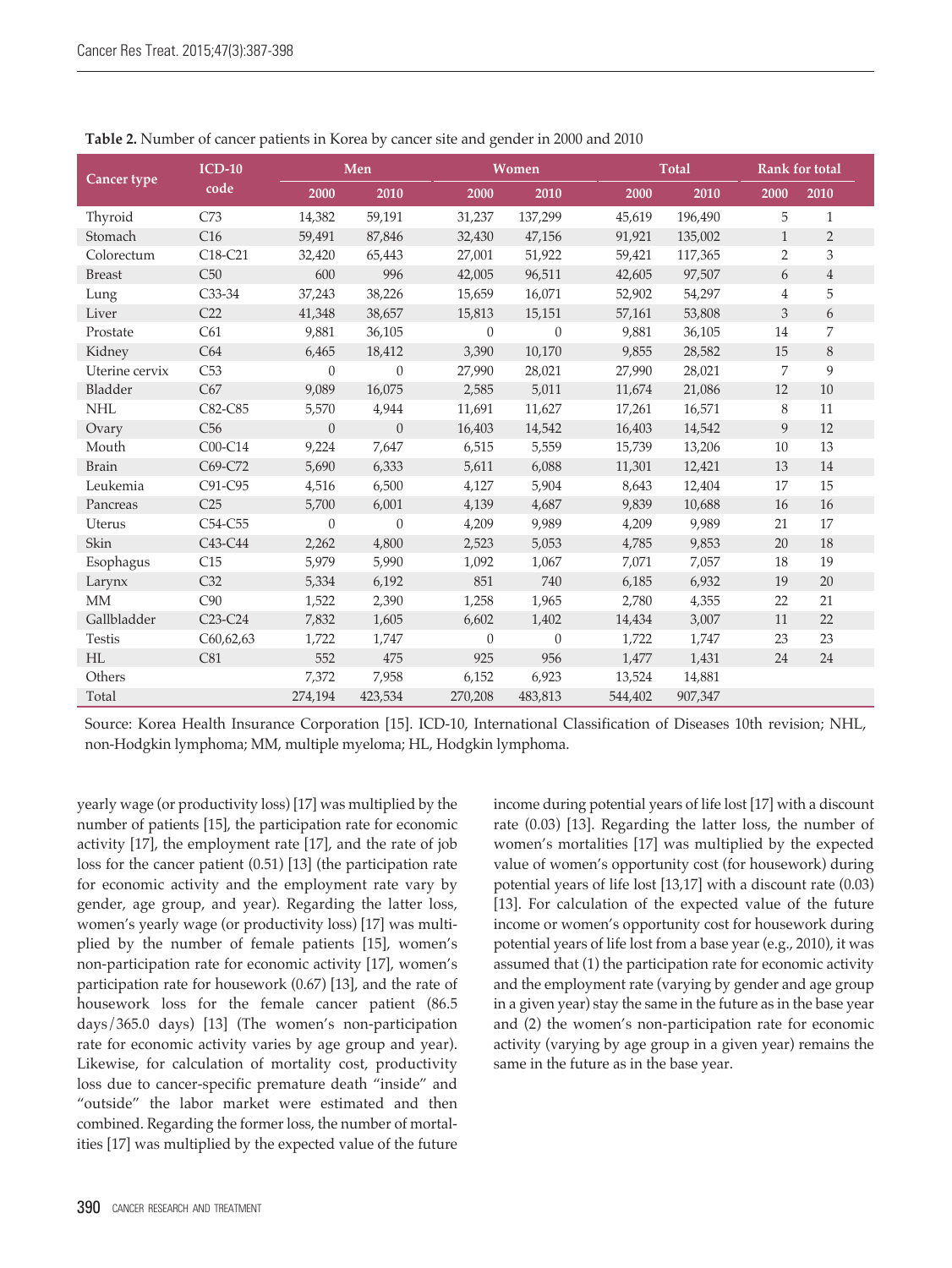| Cancer type    | $ICD-10$                         |                | Men            |          | Women    |        | Total  |                | <b>Rank for total</b> |  |
|----------------|----------------------------------|----------------|----------------|----------|----------|--------|--------|----------------|-----------------------|--|
|                | code                             | 2000           | 2010           | 2000     | 2010     | 2000   | 2010   | 2000           | 2010                  |  |
| Lung           | C33-C34                          | 8,575          | 11,411         | 2,965    | 4,204    | 11,540 | 15,615 | $\mathbf{1}$   | $\mathbf{1}$          |  |
| Liver          | C22                              | 7,697          | 8,350          | 2,343    | 2,855    | 10,040 | 11,205 | 3              | $\overline{2}$        |  |
| Stomach        | C16                              | 7,434          | 6,512          | 4,069    | 3,520    | 11,503 | 10,032 | $\overline{2}$ | 3                     |  |
| Colorectum     | C <sub>18</sub> -C <sub>21</sub> | 2,239          | 4,350          | 1,962    | 3,351    | 4,201  | 7,701  | $\overline{4}$ | $\overline{4}$        |  |
| Pancreas       | C25                              | 1,546          | 2,323          | 1,162    | 1,983    | 2,708  | 4,306  | 5              | 5                     |  |
| Gallbladder    | $C23-C24$                        | 1,355          | 1,758          | 1,289    | 1,744    | 2,644  | 3,502  | 6              | 6                     |  |
| <b>Breast</b>  | C50                              | 21             | 10             | 1,148    | 1,858    | 1,169  | 1,868  | 9              | 7                     |  |
| Leukemia       | C91-C95                          | 789            | 922            | 574      | 696      | 1,363  | 1,618  | 8              | 8                     |  |
| <b>NHL</b>     | C82-C85                          | 553            | 807            | 316      | 623      | 869    | 1,430  | 12             | 9                     |  |
| Esophagus      | C15                              | 1,351          | 1,254          | 149      | 98       | 1,500  | 1,352  | 7              | 10                    |  |
| Prostate       | C61                              | 545            | 1,328          | $\theta$ | $\theta$ | 545    | 1,328  | 18             | 11                    |  |
| <b>Brain</b>   | C69-C72                          | 534            | 652            | 464      | 543      | 998    | 1,195  | 11             | 12                    |  |
| Bladder        | C67                              | 588            | 822            | 182      | 278      | 770    | 1,100  | 13             | 13                    |  |
| Mouth          | $C00-C14$                        | 661            | 742            | 393      | 221      | 1,054  | 963    | 10             | 14                    |  |
| Uterine cervix | C53                              | $\theta$       | $\mathbf{0}$   | 726      | 956      | 726    | 956    | 15             | 15                    |  |
| Ovary          | C56                              | $\overline{0}$ | $\theta$       | 561      | 895      | 561    | 895    | 17             | 16                    |  |
| Kidney         | C64                              | 337            | 562            | 175      | 235      | 512    | 797    | 19             | 17                    |  |
| <b>MM</b>      | C90                              | 169            | 399            | 118      | 364      | 287    | 763    | 21             | 18                    |  |
| Larynx         | C32                              | 651            | 383            | 109      | 33       | 760    | 416    | 14             | 19                    |  |
| Skin           | C <sub>43</sub> -C <sub>44</sub> | 168            | 177            | 132      | 206      | 300    | 383    | 20             | 20                    |  |
| Thyroid        | C73                              | 73             | 94             | 193      | 262      | 266    | 356    | 22             | 21                    |  |
| Uterus         | C54-C55                          | $\overline{0}$ | $\overline{0}$ | 584      | 316      | 584    | 316    | 16             | 22                    |  |
| HL             | C81                              | 156            | 46             | 91       | 35       | 247    | 81     | 23             | 23                    |  |
| Testis         | C60,62,63                        | 38             | 20             | $\theta$ | $\theta$ | 38     | 20     | 24             | 24                    |  |
| Total          |                                  | 35,480         | 42,922         | 19,705   | 25,276   | 55,185 | 68,198 |                |                       |  |

**Table 3.** Number of cancer mortalities in Korea by cancer site and gender in 2000 and 2010

Source: Korea Health Insurance Corporation [17]. ICD-10, International Classification of Diseases 10th revision; NHL, non-Hodgkin lymphoma; MM, multiple myeloma; HL, Hodgkin lymphoma.

### **Results**

Tables 2 and 3 shows the number of patients (or mortalities) in Korea by cancer site and gender in 2000 and 2010, listed based on the rank in 2010. The total number of cancer patients increased by 66.67%, from 544,402 to 907,347 during 2000-2010. The increase in cancer prevalence during the period was more pronounced for women than for men, with the growth rate of 79.1% versus 54.5% (from 270,208 to 483,813 vs. from 274,194 to 423,534). Thyroid, breast, and prostate cancers led this rapid growth of prevalence during the period. For example, the rank/number of prevalence increased from the 5th/45,619 to the 1st/196,490 for thyroid cancer, from the 6th/42,605 to the 4th/97,507 for breast cancer, and from the 14th/9,881 to the 7th/36,105 for prostate cancer. It is also noteworthy that kidney and bladder cancers entered the top ten during the period, i.e., the 15th/9,855 and the 12th/11,674 in 2000 to the 8th/28,582 and the 10th/21,086 in 2010, respectively. On the contrary, the ranks/numbers of prevalence for liver cancer, non-Hodgkin lymphoma, and ovary cancer declined during the period, i.e., the 3rd/57,161, the 8th/17,261, and the 9th/16,403 in 2000 to the 6th/53,808, the 11th/16,571, and the 12th/14,542 in 2010, respectively. Table 4 and Fig. 1 describe economic burden in Korea by cancer site and gender during 2000-2010 (with the shares of mortality cost in parentheses for the table). In terms of the total burden for the total population (million \$), liver, stomach, and lung cancers ranked 1st (3,114), 2nd (3,046), and 4th (1,988) in 2010 after holding the same positions in 2000 (2,065, 2,036, and 1,202). Colorectal cancer, a top five (837) in 2000, replaced leukemia as a top three in 2010 (2,210). Thyroid cancer, out of the top ten in 2000 (11th, 257), made the top five in 2010 (1,724). Likewise, breast cancer, a top seven (529) in 2000, became a top six (1,659) in 2010. A similar trend was observed for men. In terms of the total burden, liver, stomach, and lung cancers constituted the top three both in 2000 (1,744, 1,332, and 881) and in 2010 (2,638, 2,090, and 1,476). Colorectal cancer and leukemia, which ranked 5th (525) and 4th (790) in 2000, switched their positions in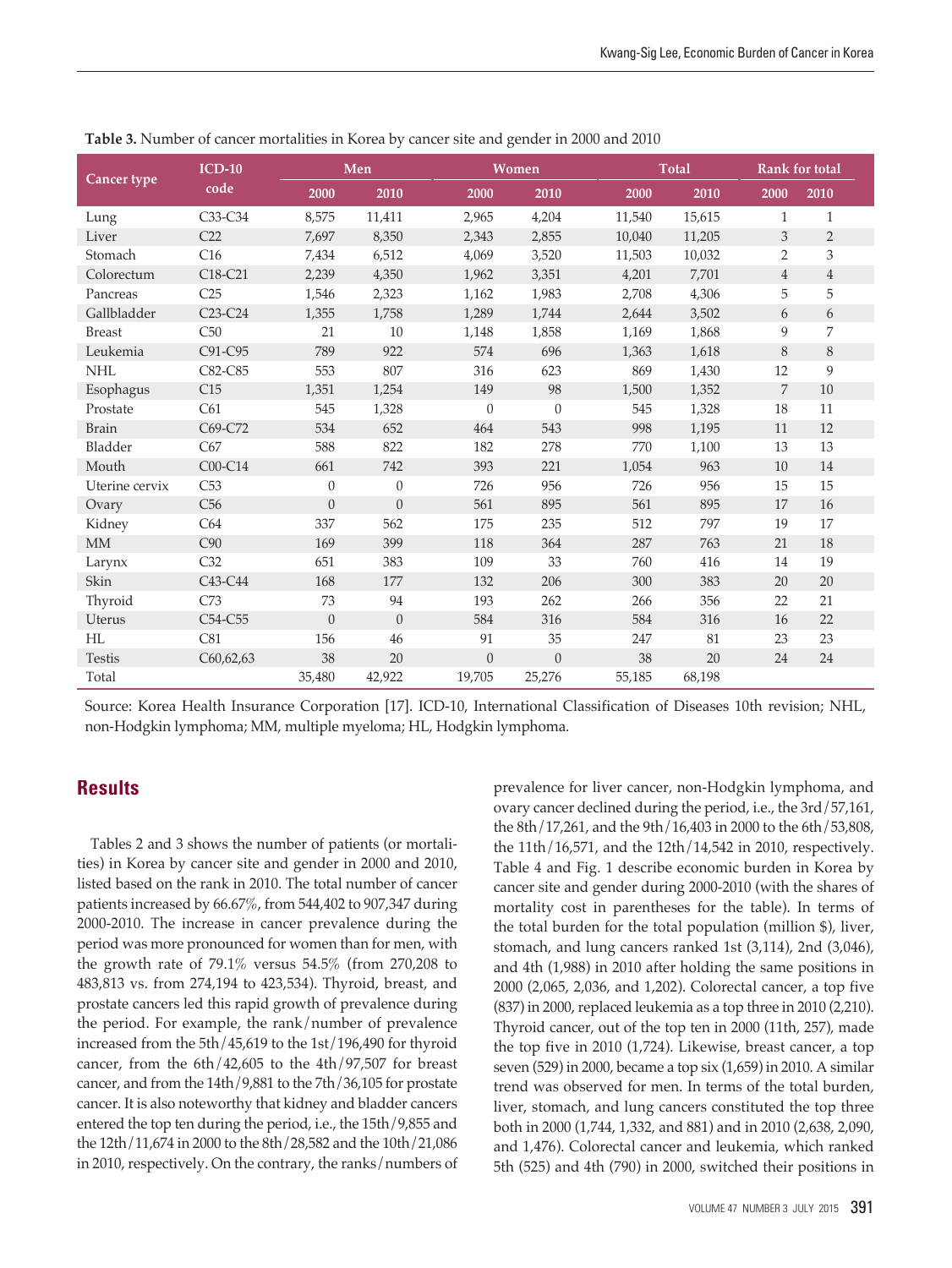| Cancer             | $ICD-10$                         |             | Men $(M)$                  |              | Women (W)    | Total (T)                   |             | Rank for total [M/W] |                  |
|--------------------|----------------------------------|-------------|----------------------------|--------------|--------------|-----------------------------|-------------|----------------------|------------------|
| type               | code                             | 2000        | 2010                       | 2000         | 2010         | 2000                        | 2010        | 2000                 | 2010             |
| Liver              | C22                              | 1,744(0.80) | 2,638(0.74)                | 322(0.75)    | 477(0.62)    | 2,065(0.79)                 | 3,114(0.72) | 1[1/5]               | $1\,[1/7]$       |
| Stomach            | C16                              | 1,332(0.67) | 2,090(0.51)                | 704 (0.78)   | 956 (0.61)   | 2,036(0.71)                 | 3,046(0.54) | 2[2/1]               | 2[2/3]           |
| Colorectum         | C <sub>18</sub> -C <sub>21</sub> | 525(0.55)   | 1,420(0.42)                | 312(0.57)    | 790 (0.41)   | 837 (0.55)                  | 2,210(0.41) | 5[5/6]               | 3[4/4]           |
| Lung               | C33-C34                          | 881 (0.69)  | 1,476(0.57)                | 322(0.76)    | 512(0.63)    | 1,202(0.71)                 | 1,988(0.58) | 4[3/4]               | 4[3/5]           |
| Thyroid            | C73                              | 110(0.08)   | 707 (0.02)                 | 147(0.07)    | 1,017(0.01)  | 257(0.07)                   | 1,724(0.01) | $11$ [ $13/10$ ]     | 5[6/2]           |
| <b>Breast</b>      | C50                              | 11(0.68)    | 11(0.05)                   | 518 (0.57)   | 1,648(0.38)  | 529 (0.57)                  | 1,659(0.37) | 7[21/2]              | 6[21/1]          |
| Leukemia           | C91-C95                          | 790 (0.93)  | 965(0.80)                  | 433 (0.91)   | 521 (0.71)   | 1,223(0.92)                 | 1,475(0.77) | 3[4/3]               | 7[5/6]           |
| <b>Brain</b>       | C69-C72                          | 395 (0.88)  | 678 (0.84)                 | 303 (0.89)   | 324 (0.78)   | 698 (0.89)                  | 1,002(0.82) | 6[6/7]               | 8 [7/10]         |
| <b>NHL</b>         | C82-C85                          | 260(0.81)   | 416(0.57)                  | 133(0.64)    | 236(0.59)    | 394 (0.75)                  | 649 (0.58)  | 8 [7/11]             | 9[9/11]          |
| Pancreas           | C25                              | 210(0.79)   | 420(0.76)                  | 95(0.75)     | 198 (0.69)   | 304 (0.78)                  | 618(0.73)   | 9 [8/13]             | 10 [8/12]        |
| Uterine cervix C53 |                                  | 0(0.00)     | 0(0.00)                    | 257 (0.49)   | 448 (0.47)   | 257(0.49)                   | 448 (0.47)  | 12 [22/8]            | 11 [22/8]        |
| Kidney             | C64                              | 116(0.62)   | 303 (0.32)                 | 57(0.75)     | 98 (0.30)    | 173(0.67)                   | 402(0.31)   | $15$ [ $12/15$ ]     | $12$ [ $10/15$ ] |
| Ovary              | C56                              | 0(0.00)     | 0(0.00)                    | 179 (0.51)   | 364 (0.53)   | 179 (0.51)                  | 364(0.53)   | 14 [22/9]            | 13 [22/9]        |
| Mouth              | C00-C14                          | 134(0.55)   | 253(0.52)                  | 48(0.50)     | 85(0.52)     | 182(0.53)                   | 338 (0.52)  | 13 [11/16]           | 14 [12/16]       |
| Prostate           | C61                              | 55(0.21)    | 295(0.11)                  | 0(0.00)      | 0(0.00)      | 55(0.21)                    | 295(0.11)   | $22$ [16/23]         | $15$ [ $11/23$ ] |
| Gallbladder        | C <sub>23</sub> -C <sub>24</sub> | 173(0.67)   | 164(0.84)                  | 121(0.71)    | 106(0.84)    | 293(0.69)                   | 270 (0.84)  | 10[9/12]             | 16[15/14]        |
| Bladder            | C67                              | 81 (0.33)   | 182(0.21)                  | 16(0.39)     | 39(0.22)     | 98 (0.34)                   | 220(0.21)   | $17$ [ $14/20$ ]     | $17$ [ $14/19$ ] |
| Esophagus          | C15                              | 142 (0.68)  | 183 (0.49)                 | 17(0.75)     | 15(0.40)     | 159 (0.69)                  | 198 (0.48)  | 16 [10/19]           | 18 [13/21]       |
| <b>MM</b>          | C90                              | 33(0.61)    | 102(0.48)                  | 16(0.49)     | 59(0.35)     | 49(0.57)                    | 161(0.43)   | 23 [19/21]           | 19 [16/18]       |
| Skin               | C43-C44                          | 46(0.72)    | 81(0.47)                   | 22(0.59)     | 66 (0.52)    | 68 (0.68)                   | 147(0.49)   | $21$ [18/18]         | $20$ [18/17]     |
| Uterus             | C54-C55                          | 0(0.00)     | 0(0.00)                    | 91 (0.79)    | 140(0.39)    | 91 (0.79)                   | 140(0.39)   | $18$ [22/14]         | 21 [22/13]       |
| Larynx             | C32                              | 76 (0.57)   | 86 (0.31)                  | 6(0.48)      | 5(0.14)      | 82 (0.57)                   | 91 (0.30)   | $19$ [ $15/22$ ]     | 22 [17/22]       |
| HL                 | C81                              | 49(0.91)    | 31(0.59)                   | 28 (0.88)    | 20(0.68)     | 77 (0.90)                   | 52(0.62)    | 20 [17/17]           | 23 [20/20]       |
| Testis             | C60,62,63                        | 31(0.68)    | 42(0.54)                   | 0(0.00)      | 0(0.00)      | 31(0.68)                    | 42(0.54)    | 24 [20/23]           | 24 [19/23]       |
| Others             |                                  | 52(0.00)    | 117(0.00)                  | 30(0.00)     | 75(0.00)     | 82 (0.00)                   | 191(0.00)   |                      |                  |
| Total              |                                  |             | 7,247 (0.72) 12,659 (0.56) | 4,178 (0.68) | 8,198 (0.46) | 11,424 (0.71) 20,844 (0.52) |             |                      |                  |

**Table 4.** Economic burden in Korea by cancer site, gender in 2000 and 2010 (million US\$)

Values in rounded parentheses are presented as share of mortality cost. ICD-10, International Classification of Diseases 10th revision; NHL, non-Hodgkin lymphoma; MM, multiple myeloma; HL, Hodgkin lymphoma.

2010 (4th, 1,420 vs. 5th, 965). Thyroid cancer, out of the top ten in 2000 (13th, 110), joined the top six in 2010 (707) (Tables 2-4, Fig. 1).

Some gender differences can be seen in Table 4, as breast and thyroid cancers made the top two instead of liver and stomach cancers for women's total burden in 2010 (1,648, 1,017 vs. 477, 956). Economic burden in Korea by cancer site and age group in 2000 and 2010 is described in Table 5. For the age group 0-14 years old, leukemia, brain cancer, and non-Hodgkin lymphoma led the total burden during 2000- 2010. For those aged 15 years or older, liver, stomach, colorectal, and lung cancers constituted the top four in both 2000 and in 2010. However, the former two were more dominant for the age group 15-69 years old, while the latter two were more significant for those aged 70 years or older. Indeed, the rise of colorectal cancer was more evident for the older age group and the opposite was true for thyroid cancer. Finally, Table 6 and Fig. 2 show the economic burden of cancer in Korea by cost component during 2000-2010. With an average annual growth rate of 8.9%, the total burden (million \$) increased from 11,424 to 20,858 during the period. The share of mortality cost in the total burden dropped from 70.7% to 51.7% during 2000-2010, as the figures for most cancers fell by more than 10.0% during the period (Table 4, Fig. 1). On the contrary, the shares of direct and morbidity cost in the total burden rose during 2000-2010, from 5.6% to 14.7% for medical cost (covered), from 2.9% to 3.8% for medical cost (uncovered), from 0.2% to 0.4% for transportation cost, from 2.5% to 4.4% for caregiver cost, from 5.4% to 6.7% for the cost of alternative medicine, and from 12.8% to 18.3% for morbidity cost. Colorectal, thyroid, breast, and prostate cancers led this rapid growth of direct and morbidity cost during the period (Table 4, Fig. 1). For example, the rank/amount of direct cost (million \$) increased from the 4th/211 to the 1st/855 for colorectal cancer, from the 6th/120 to the 3rd/703 for thyroid cancer, from the 5th/131 to the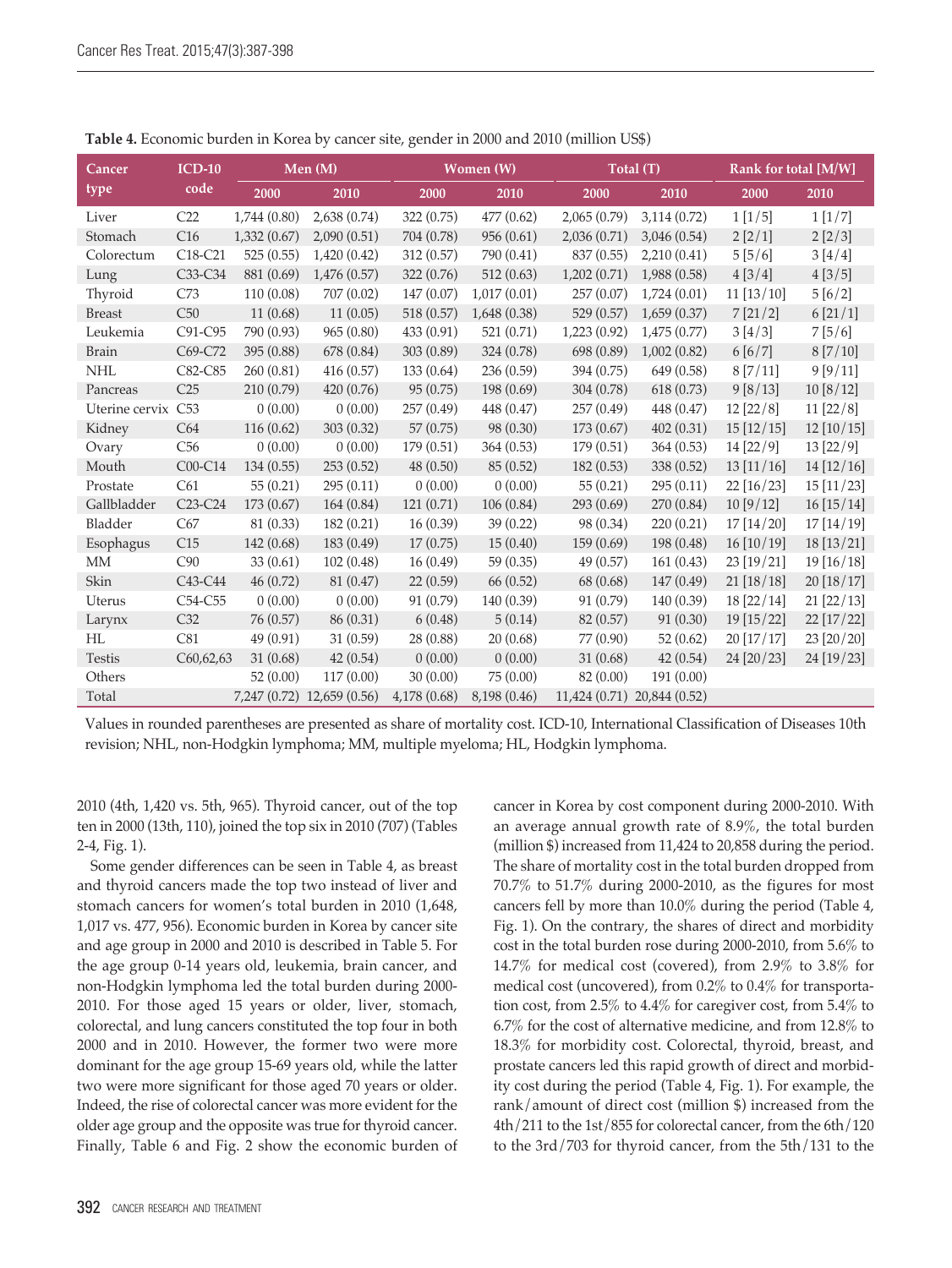

**Fig. 1.** Economic burden of cancer in Korea by cancer site during 2000-2010. NHL, non-Hodgkin lymphoma.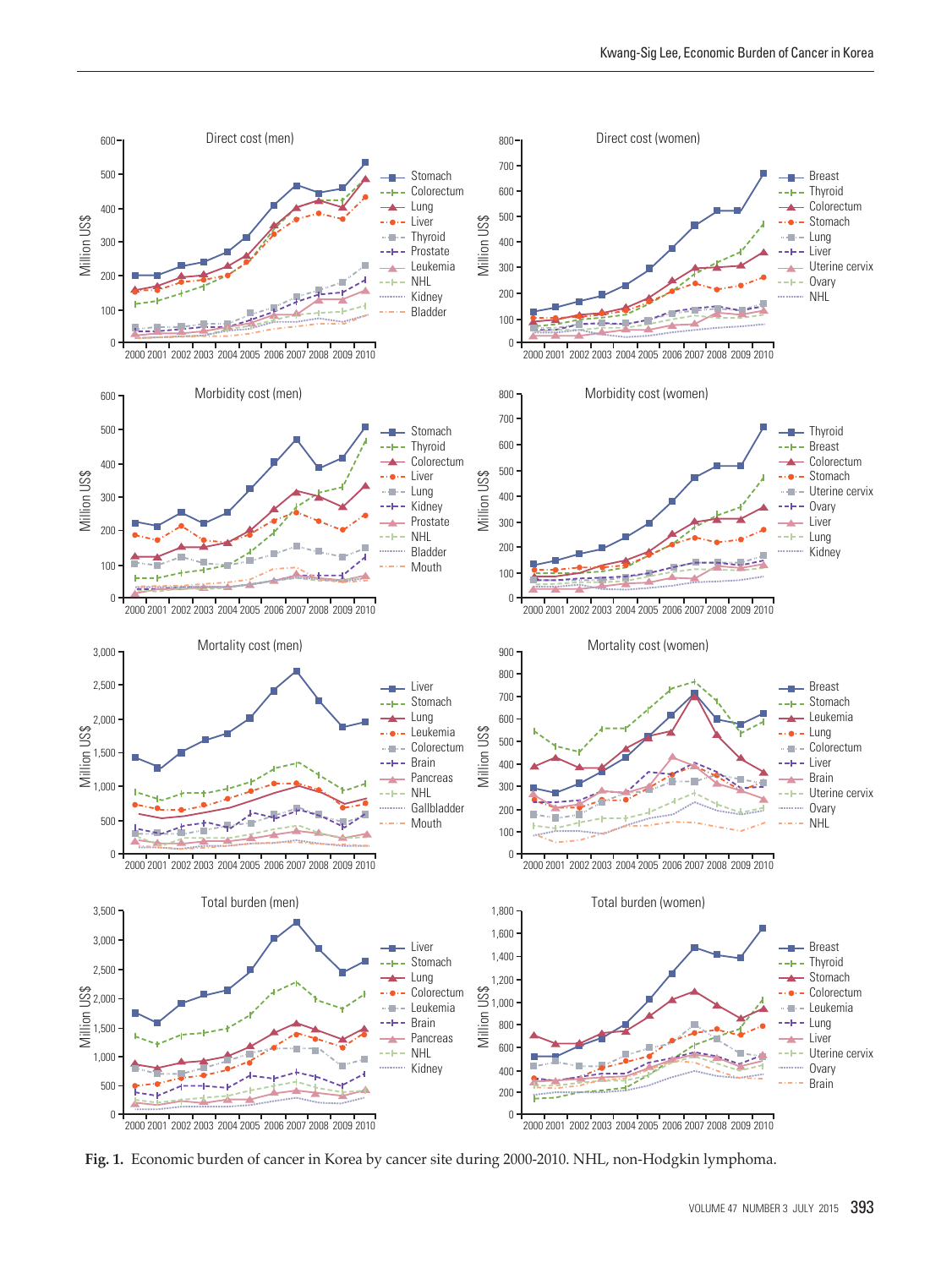|                | $ICD-10$                         |                | $0-14$ yr $(A)$  |           | 15-69 yr $(B)$       |         | $\geq$ 70 yr (C) |          | Rank for A/B/C |
|----------------|----------------------------------|----------------|------------------|-----------|----------------------|---------|------------------|----------|----------------|
| Cancer type    | code                             | 2000           | 2010             | 2000      | 2010                 | 2000    | 2010             | 2000     | 2010           |
| Liver          | C22                              | 43,776         | 23,809           | 1,993,174 | 2,960,679            | 28,418  | 129,555          | 5/1/4    | 4/1/4          |
| Stomach        | C16                              | 3,603          | 46               | 1,976,338 | 2,797,811            | 56,015  | 247,969          | 14/2/1   | 18/2/3         |
| Colorectum     | C18-C21                          | 10,295         | 37               | 784,502   | 1,923,877            | 42,367  | 286,032          | 8/4/3    | 19/3/1         |
| Lung           | C33-C34                          | 20,177         | 64               | 1,128,019 | 1,734,244            | 54,284  | 253,344          | 7/3/2    | 15/4/2         |
| Thyroid        | C73                              | 3,524          | 7,071            | 240,046   | 1,639,136            | 13,497  | 77,580           | 15/12/6  | 8/5/6          |
| <b>Breast</b>  | C50                              | 43             | 4,319            | 524,637   | 1,614,472            | 4,231   | 40,564           | 21/6/15  | 11/6/10        |
| Leukemia       | C91-C95                          | 577,293        | 466,899          | 641,730   | 981,122              | 4,081   | 27,152           | 1/5/16   | 01/7/13        |
| <b>Brain</b>   | C69-C72                          | 343,198        | 366,666          | 350,613   | 617,273              | 3,920   | 18,510           | 2/7/17   | 2/8/17         |
| Pancreas       | C25                              | 2,780          | 64               | 291,896   | 570,309              | 9,709   | 47,922           | 16/9/8   | 16/9/8         |
| <b>NHL</b>     | C82-C85                          | 92,814         | 61,488           | 295,933   | 547,329              | 4,911   | 40,612           | 3/8/14   | 3/10/9         |
| Uterine cervix | C53                              | 6              | 74               | 251,202   | 425,395              | 5,829   | 22,199           | 23/11/13 | 14/11/15       |
| Kidney         | C64                              | 49,065         | 14,517           | 117,672   | 353,401              | 6,231   | 33,783           | 4/16/12  | 5/12/11        |
| Ovary          | C56                              | 492            | 5,002            | 175,717   | 344,064              | 3,083   | 14,856           | 19/13/19 | 10/13/20       |
| Mouth          | C00-C14                          | 584            | 786              | 174,734   | 312,946              | 6,969   | 23,956           | 17/14/10 | 12/14/14       |
| Gallbladder    | C <sub>23</sub> -C <sub>24</sub> | 4,423          | 11               | 271,831   | 261,641              | 17,123  | 8,117            | 10/10/5  | 21/15/21       |
| Prostate       | C61                              | 26             | 55               | 42,270    | 173,096              | 12,926  | 122,017          | 22/22/7  | 17/16/05       |
| Esophagus      | C15                              | 4,374          | $\boldsymbol{0}$ | 148,564   | 167,247              | 6,510   | 30,273           | 11/15/11 | 23/17/12       |
| Bladder        | C67                              | 86             | 32               | 90,383    | 166,394              | 7,061   | 54,070           | 20/17/9  | 20/18/07       |
| MM             | C90                              | 497            | 592              | 46,920    | 140,699              | 2,079   | 19,883           | 18/21/21 | 13/19/16       |
| Uterus         | C54-C55                          | $\overline{4}$ | $\theta$         | 90,252    | 134,039              | 733     | 5,612            | 24/18/22 | 24/20/22       |
| Skin           | $C43-C44$                        | 3,981          | 5,820            | 61,862    | 123,175              | 2,581   | 18,464           | 12/20/20 | 9/21/18        |
| Larynx         | C32                              | 3,731          | 5                | 75,002    | 75,495               | 3,728   | 15,983           | 13/19/18 | 22/22/19       |
| HL             | C81                              | 35,108         | 7,830            | 42,083    | 42,570               | 287     | 1,307            | 6/23/24  | 7/23/23        |
| <b>Testis</b>  | C60,62,63                        | 5,264          | 8,877            | 25,180    | 32,105               | 433     | 846              | 9/24/23  | 6/24/24        |
| Others         |                                  | 5,481          | 12,979           | 71,531    | 157,980              | 4,656   | 20,191           |          |                |
| Total          |                                  | 1,210,624      | 987,043          |           | 9,912,090 18,296,498 | 301,665 | 1,560,796        |          |                |

**Table 5.** Economic burden in Korea by cancer site, age group in 2000 and 2010 (thousand US\$)

ICD-10, International Classification of Diseases 10th revision; NHL, non-Hodgkin lymphoma; MM, multiple myeloma; HL, Hodgkin lymphoma.

4th/673 for breast cancer, and from the 18th/26 to the 8th/194 for prostate cancer (data not reported in the tables) (Tables 5 and 6, Fig. 2).

## **Discussion**

#### **1. Main findings of this study**

Colorectal, thyroid, and breast cancers became more significant in terms of economic burden for Korea during 2000-2010. The rise of colorectal cancer was more evident for the older age group and the opposite was true for thyroid cancer. In addition, liver and stomach cancers were prominent in the nation during the period. Finally, the share of mortality cost in the total burden dropped from 71% to 51% in Korea during 2000-2010, and the relative growths of direct and morbidity cost were led by colorectal, thyroid, breast, and prostate cancers during the period. These results show that the economic burden of cancer in Korea is characterized by an increasing importance of chronic components.

#### **2. What is already known on this topic**

The economic burden of cancer in an advanced nation centers on breast, colon, lung, and prostate cancers. Indeed, as medical technology advances and cancer survival increases, the share of mortality cost in cancer burden registers a graduate fall in the developed world.

#### **3. What this study adds**

This research presents a very rare analysis of economic burden by cancer site, gender, age group, and cost compo-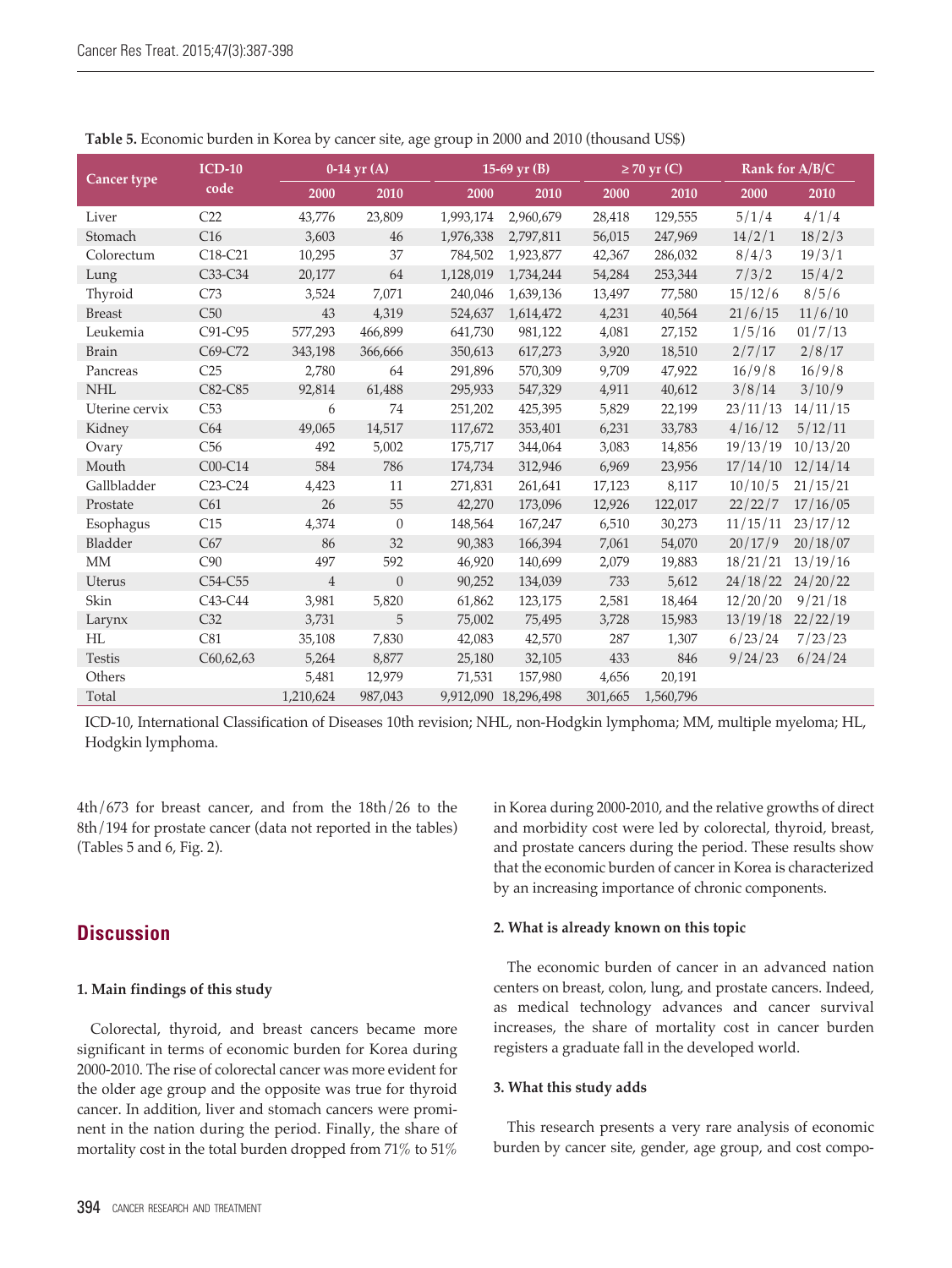

**Fig. 2.** Economic burden of cancer in Korea by cost component during 2000-2010.

nent in Korea during 2000-2010. Most existing literature on national economic burden has been limited to direct medical cost, and comprehensive examination of the national economic burden by cancer site, gender, age group, and cost component over a long time span has been limited.

This research shows that Korea is converging with other advanced nations in the economic burden of cancer. In terms of direct cost, breast, colon, lung and prostate cancers, which ranked in the top four in the United States for 1996, Canada for 1998 and New South Wales in Australia for 2004, constituted the top eight in Korea for 2010, i.e., colorectal cancer (first position, 855 million US\$), breast cancer (fourth, 673 million US\$), lung cancer (fifth, 651 million US\$) and prostate cancer (eighth, 194 million US\$). In addition, the share of mortality cost in the total burden, which dropped from 73% to 51% in the United States during 1972-2008, registered a similar trend in Korea, i.e., a fall from 71% to 51%, albeit during a much shorter period, 2000-2010. Korea's convergence with other advanced nations in cancer burden might reflect their convergence in living standards, the age structure, health behavior and medical technology during the past four decades. The rise of Korea's Gross Domestic Product per capita relative to the Organisation for Economic Cooperation and Development average (e.g., from 0.26 to 0.77 during 1980-2012 in terms of Purchasing Power Parity current international dollars [1]) has been accompanied by the growing proportion of the elderly population and the rise of meat consumption. Korea's share of the population aged 60 years or older, which was 15% in 2009, is likely to reach 21% in 2018, the figure for the developed regions in 2009 [14,17]. The average share of energy intake from meat consumption increased from 5.1% to 14.2% in the nation during 1970-1993 [19]. This "modified (or westernized)" dietary pattern became more robust among younger and metropolitan residents with more education and higher income in the nation during 1998-2005 [20]. Korea's convergence with other developed nations has been apparent in medical technology as well, particularly in selective, customized cancer treatment [21]. With the establishment of the National Cancer Center in 2000 and the legislation of the Cancer Control Act in 2003, the Second 10-Year Plan for Cancer Control in Korea during 2006-2015 has contributed to the rise of 5-year relative cancer survival from 53.7% during 2001-2005 to 64.1% during 2006-2010 [22]. These economic, demographic, behavioral, technological, and sociopolitical changes might have aided in the shift of cancer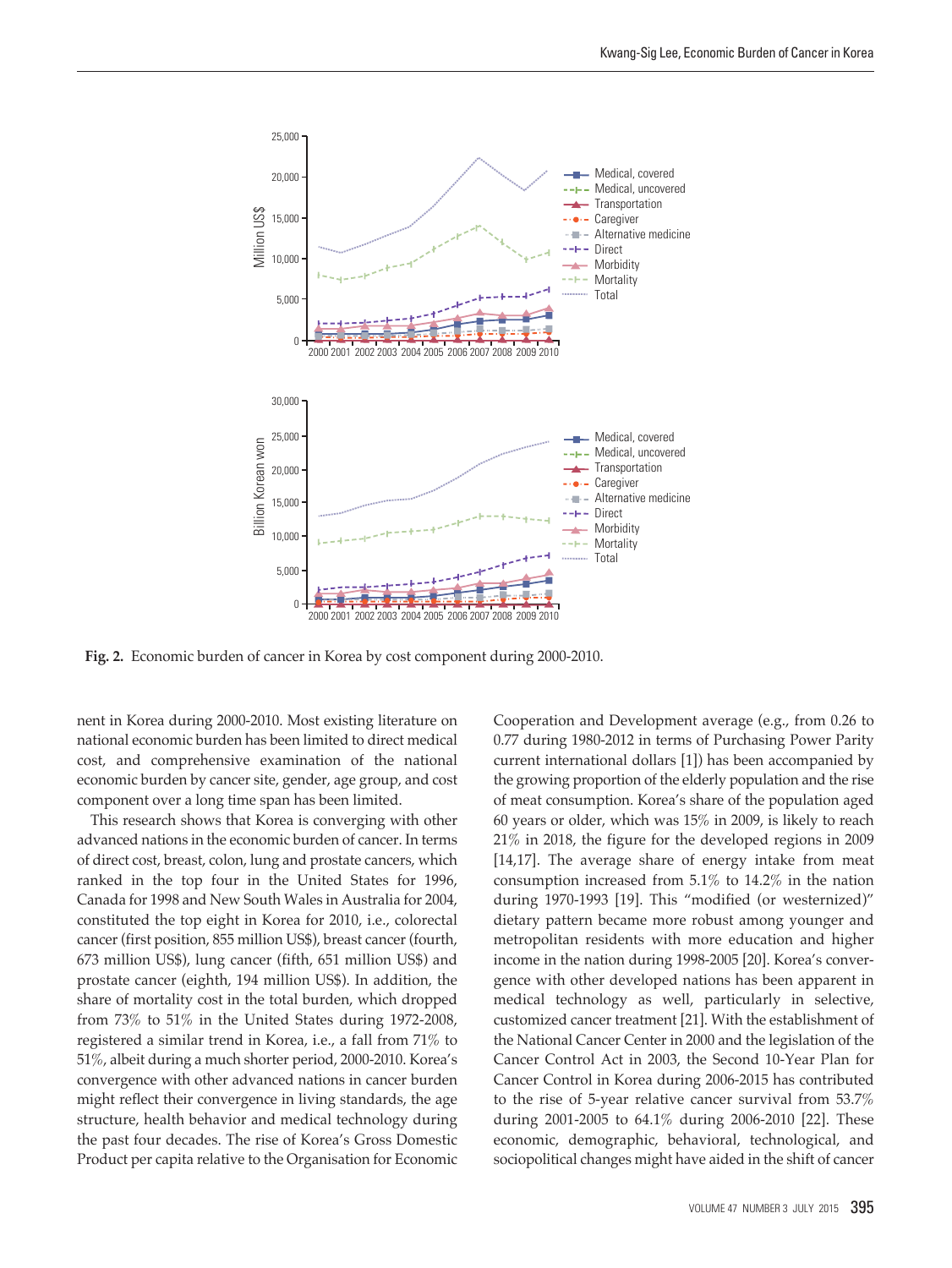|                                                                              |          |                                |         |                                                                                                                                                                                                                                                                                                                     |                                                                                           | Year    |         |                                                                                                                                          |                                                                                                                                                                                                                                                                                                               |                                                        |                                                                                   |
|------------------------------------------------------------------------------|----------|--------------------------------|---------|---------------------------------------------------------------------------------------------------------------------------------------------------------------------------------------------------------------------------------------------------------------------------------------------------------------------|-------------------------------------------------------------------------------------------|---------|---------|------------------------------------------------------------------------------------------------------------------------------------------|---------------------------------------------------------------------------------------------------------------------------------------------------------------------------------------------------------------------------------------------------------------------------------------------------------------|--------------------------------------------------------|-----------------------------------------------------------------------------------|
|                                                                              | 2000     | 2001                           | 2002    | 2003                                                                                                                                                                                                                                                                                                                | <b>2004</b>                                                                               | 2005    | 2006    | 2007                                                                                                                                     | 2008                                                                                                                                                                                                                                                                                                          | 2009                                                   | 2010                                                                              |
| Direct cost (million US\$)                                                   | 1,892    | 3761                           | 2,187   |                                                                                                                                                                                                                                                                                                                     |                                                                                           |         |         |                                                                                                                                          |                                                                                                                                                                                                                                                                                                               |                                                        |                                                                                   |
| Share in total cost $(\%)$                                                   | 16.6     | 18.3                           |         | 2,37t<br>18.4                                                                                                                                                                                                                                                                                                       |                                                                                           |         |         |                                                                                                                                          |                                                                                                                                                                                                                                                                                                               |                                                        |                                                                                   |
| Medical, covered (million US\$)                                              | 635      |                                |         |                                                                                                                                                                                                                                                                                                                     |                                                                                           |         |         |                                                                                                                                          |                                                                                                                                                                                                                                                                                                               |                                                        |                                                                                   |
| Share in total cost $(\%)$                                                   | 5.6      |                                |         |                                                                                                                                                                                                                                                                                                                     |                                                                                           |         |         |                                                                                                                                          |                                                                                                                                                                                                                                                                                                               |                                                        |                                                                                   |
| Medical, uncovered (million US\$)                                            | 331      |                                |         |                                                                                                                                                                                                                                                                                                                     |                                                                                           |         |         |                                                                                                                                          |                                                                                                                                                                                                                                                                                                               |                                                        |                                                                                   |
| Share in total cost $(\%)$                                                   | 2.9      |                                |         | $\frac{2}{3}$ $\frac{2}{3}$ $\frac{2}{3}$ $\frac{1}{3}$ $\frac{2}{3}$ $\frac{2}{3}$ $\frac{2}{3}$ $\frac{1}{3}$ $\frac{2}{3}$ $\frac{2}{3}$ $\frac{2}{3}$ $\frac{2}{3}$ $\frac{2}{3}$ $\frac{2}{3}$ $\frac{2}{3}$ $\frac{2}{3}$ $\frac{2}{3}$ $\frac{2}{3}$ $\frac{2}{3}$ $\frac{2}{3}$ $\frac{2}{3}$ $\frac{2}{3}$ |                                                                                           |         |         | 5,047<br>22.58 0.66 0.66 0.77 57.378 0.67<br>2.77 57.378 1.168 1.168 1.168 1.168 1.168 1.168 1.168 1.168 1.168 1.17<br>1.14,086 1.14,086 | $\begin{array}{l} 5.316 \\ 5.572 \\ 2.572 \\ 1.78 \\ 2.87 \\ 2.87 \\ 2.87 \\ 2.87 \\ 2.87 \\ 2.87 \\ 2.87 \\ 2.87 \\ 2.87 \\ 2.87 \\ 2.87 \\ 2.87 \\ 2.87 \\ 2.87 \\ 2.87 \\ 2.87 \\ 2.87 \\ 2.87 \\ 2.87 \\ 2.87 \\ 2.87 \\ 2.87 \\ 2.87 \\ 2.87 \\ 2.87 \\ 2.89 \\ 2.89 \\ 2.89 \\ 2.89 \\ 2.89 \\ 2.89 \\$ |                                                        | $6,252$<br>$30.059$<br>$3,054$<br>$780$<br>$8,8$<br>$3,054$<br>$1,388$<br>$1,388$ |
| Transportation (million US\$)                                                | 21       |                                |         |                                                                                                                                                                                                                                                                                                                     |                                                                                           |         |         |                                                                                                                                          |                                                                                                                                                                                                                                                                                                               |                                                        |                                                                                   |
| Share in total cost $(\%)$                                                   | 0.2      |                                |         |                                                                                                                                                                                                                                                                                                                     |                                                                                           |         |         |                                                                                                                                          |                                                                                                                                                                                                                                                                                                               |                                                        |                                                                                   |
| Caregiver (million US\$)                                                     | 284      |                                |         |                                                                                                                                                                                                                                                                                                                     |                                                                                           |         |         |                                                                                                                                          |                                                                                                                                                                                                                                                                                                               |                                                        |                                                                                   |
| Share in total cost $(\%)$                                                   | 2.5      |                                |         |                                                                                                                                                                                                                                                                                                                     |                                                                                           |         |         |                                                                                                                                          |                                                                                                                                                                                                                                                                                                               |                                                        |                                                                                   |
| Alternative medicine (million US\$)                                          | 621      |                                |         |                                                                                                                                                                                                                                                                                                                     |                                                                                           |         |         |                                                                                                                                          |                                                                                                                                                                                                                                                                                                               |                                                        |                                                                                   |
| Share in total cost $(\%)$                                                   | 5.4      |                                |         |                                                                                                                                                                                                                                                                                                                     |                                                                                           |         |         |                                                                                                                                          |                                                                                                                                                                                                                                                                                                               |                                                        | 6.7                                                                               |
| Indirect cost (million US\$)                                                 | 9,533    |                                |         |                                                                                                                                                                                                                                                                                                                     |                                                                                           |         |         |                                                                                                                                          |                                                                                                                                                                                                                                                                                                               |                                                        |                                                                                   |
| Share in total cost $(\%)$                                                   | 83.4     | $8,720$ $81.7$                 |         |                                                                                                                                                                                                                                                                                                                     |                                                                                           |         |         |                                                                                                                                          |                                                                                                                                                                                                                                                                                                               |                                                        |                                                                                   |
| Morbidity (million US\$)                                                     | 1,457    |                                |         | $\begin{array}{r} 10,531 \\ 81.6 \\ 1,649 \\ 12.8 \\ 8,882 \\ 68.8 \\ 63.8 \\ 12,906 \end{array}$                                                                                                                                                                                                                   | $\begin{array}{c} 11,241 \\ 80.7 \\ 1,725 \\ 12.4 \\ 9,517 \\ 68.3 \\ 13,931 \end{array}$ |         |         |                                                                                                                                          |                                                                                                                                                                                                                                                                                                               | 6.1<br>12,920<br>70.9<br>16.5<br>16.5<br>9,917<br>94.4 | $\begin{array}{c} 14,606 \\ 70.0 \\ 3,815 \\ 18.3 \\ 10,791 \\ 51.7 \end{array}$  |
| Share in total cost $(\%)$                                                   | 12.8     |                                |         |                                                                                                                                                                                                                                                                                                                     |                                                                                           |         |         |                                                                                                                                          |                                                                                                                                                                                                                                                                                                               |                                                        |                                                                                   |
| Mortality (million US\$)                                                     | 8,075    | 1,445<br>13.5<br>7,275<br>68.2 |         |                                                                                                                                                                                                                                                                                                                     |                                                                                           |         |         |                                                                                                                                          |                                                                                                                                                                                                                                                                                                               |                                                        |                                                                                   |
| Share in total cost $(\%)$                                                   | $70.7\,$ |                                |         |                                                                                                                                                                                                                                                                                                                     |                                                                                           |         |         | 62.8                                                                                                                                     |                                                                                                                                                                                                                                                                                                               |                                                        |                                                                                   |
| Total cost (million US\$)                                                    | 11,424   | 10,668                         |         |                                                                                                                                                                                                                                                                                                                     |                                                                                           | 16,445  | 19,708  | 22,422                                                                                                                                   | 20,302                                                                                                                                                                                                                                                                                                        | 18,234                                                 | 20,858                                                                            |
| GDP (million US\$)                                                           | 533,309  | 504,586                        | 576,132 | 643,633                                                                                                                                                                                                                                                                                                             |                                                                                           | 844,855 | 951,484 | ,049,349                                                                                                                                 | 930,296                                                                                                                                                                                                                                                                                                       |                                                        | ,014,944                                                                          |
| Direct cost/GDP $(\%)$                                                       | 0.35     | 0.39                           | 0.38    | 0.37                                                                                                                                                                                                                                                                                                                | 722,973<br>0.37                                                                           | 0.35    | 0.45    | 0.48                                                                                                                                     | 0.57                                                                                                                                                                                                                                                                                                          | 834,439<br>0.64                                        | 0.62                                                                              |
| Total burden/GDP $(\%)$                                                      | 2.14     | 2.11                           | 2.06    | 2.01                                                                                                                                                                                                                                                                                                                | 1.93                                                                                      | 1.95    | 2.07    | 2.14                                                                                                                                     | 2.18                                                                                                                                                                                                                                                                                                          | 2.19                                                   | 2.06                                                                              |
| Source: Korea Health Insurance Corporation [17]. GDP, gross domestic product |          |                                |         |                                                                                                                                                                                                                                                                                                                     |                                                                                           |         |         |                                                                                                                                          |                                                                                                                                                                                                                                                                                                               |                                                        |                                                                                   |

Table 6. Cost components and their shares in total cost of cancer in Korea during 2000-2010 (million US\$, %) **Table 6.** Cost components and their shares in total cost of cancer in Korea during 2000-2010 (million US\$, %)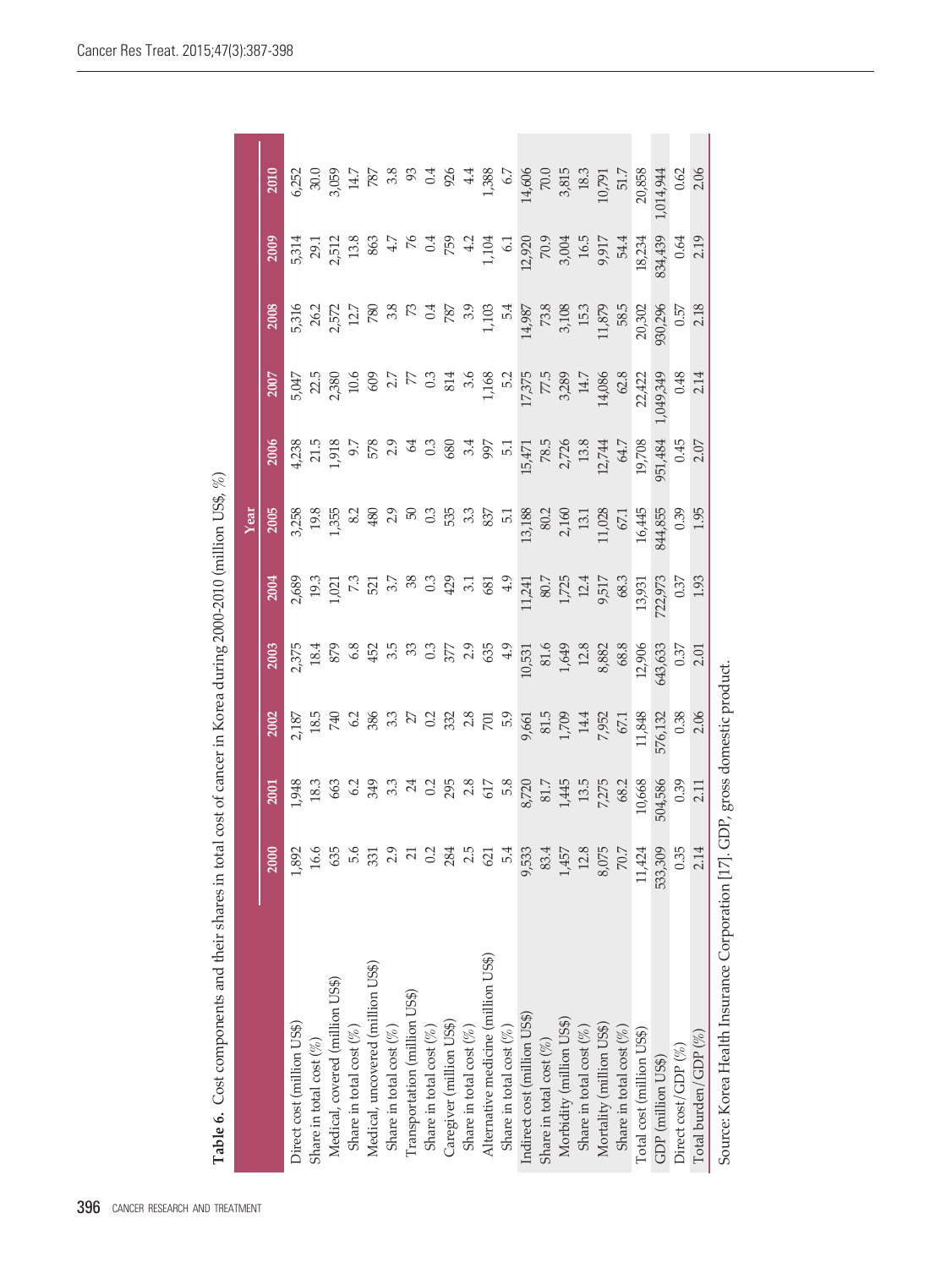from acute to chronic in Korea.

Unlike Australia, Canada, and the United States, however, Korea has been characterized by the continued importance of stomach and liver cancers during 2000-2010 according to the results of this work. In terms of the total burden, these two cancers ranked first and second in 2000 (2,065, 2,036 million US\$), holding the same positions in 2010 (3,114, 3,046 million US\$). Indeed, a change in the pattern of economic burden for major cancers in Korea has been much more dramatic than in other advanced nations. For example, it took 36 years in the United States for the share of mortality cost to hit 51% (in 2008) from 73% (in 1972). However, the length of that period was just 10 years for Korea, given that the statistic for the nation started at 71% in 2000 and arrived at 51% in 2010. These results suggest that the economic burden of cancer in Korea follows the pattern of other advanced nations in general but also registers some unique characteristics affected by its distinctive epidemiological and sociocultural contexts, e.g., higher sodium intake (regarding stomach cancer), higher infection of hepatitis B virus (regarding liver cancer), over-diagnosis of thyroid cancer, and sudden advent of an aging society (regarding direct/ morbidity cost) [14,17]. With such a rapidly aging population, Korea's average annual rate of economic growth, which was 9.5% during 2000-2010 [17], might drop to 4.1% during 2011-2020 and decrease further to 2.8% during 2021-2030 [23]. Given these dramatic transitions, two recommendations can be made for cancer control in Korea. First, greater focus on primary prevention, including sodium-controlled diet and hepatitis B vaccination, is needed in Korea. When economic resources are limited, primary prevention is the most costeffective strategy for reducing cancer burden, and this is particularly true for a nation like Korea, where gastrointestinal cancer is dominant with widespread bacterial infection [24]. Second, a more consistent and integrative system of cost-effective analysis (CEA) on cancer screening and treatment is needed in Korea. At this time, only a quarter of new screening/treatment technologies are covered by health insurance in Korea, largely because its CEA system is neither consistent nor integrative enough for timely and appropriate evaluation. More evidence might be helpful in reducing cancer burden in Korea. The findings of this study might provide good lessons and important policy implications for all nations striving for rapid economic growth and experiencing sudden sociocultural transformations.

#### **4. Limitations of this study**

For the calculation of the expected value of the future income or women's opportunity cost for housework during potential years of life lost from a base year, it was presumed that (1) the participation rate for economic activity and the

employment rate (varying by gender and age group in a given year) stay the same in the future as in the base year and (2) the women's non-participation rate for economic activity (varying by age group in a given year) remains the same in the future as in the base year. Modifying these assumptions might improve the accuracy of estimating mortality cost. Also, projecting Korea's cancer burden over 2010-2030 might provide additional insight into existing literature on cancer burden. Indeed, comparative analysis of Korea and other nations might contribute to more systematic examination of cancer burden. In addition, the extension of this study into all main diseases in Korea is expected to further the boundary of knowledge on disease burden. Despite these limitations, this research constructs rich data and presents a rare comprehensive examination of cancer burden in Korea, a nation with the most rapid demographic, socioeconomic, behavioral, and technological transformations in the past four decades.

## **Conclusion**

Incorporation of distinctive epidemiological, sociocultural contexts into Korea's cancer control program, with greater emphasis on primary prevention such as sodium-controlled diet and hepatitis B vaccination, may be needed.

## **Conflicts of Interest**

Conflict of interest relevant to this article was not reported.

## **Acknowledgments**

This work was supported by the Korean Foundation for Cancer Research [CB-2011-01-01].